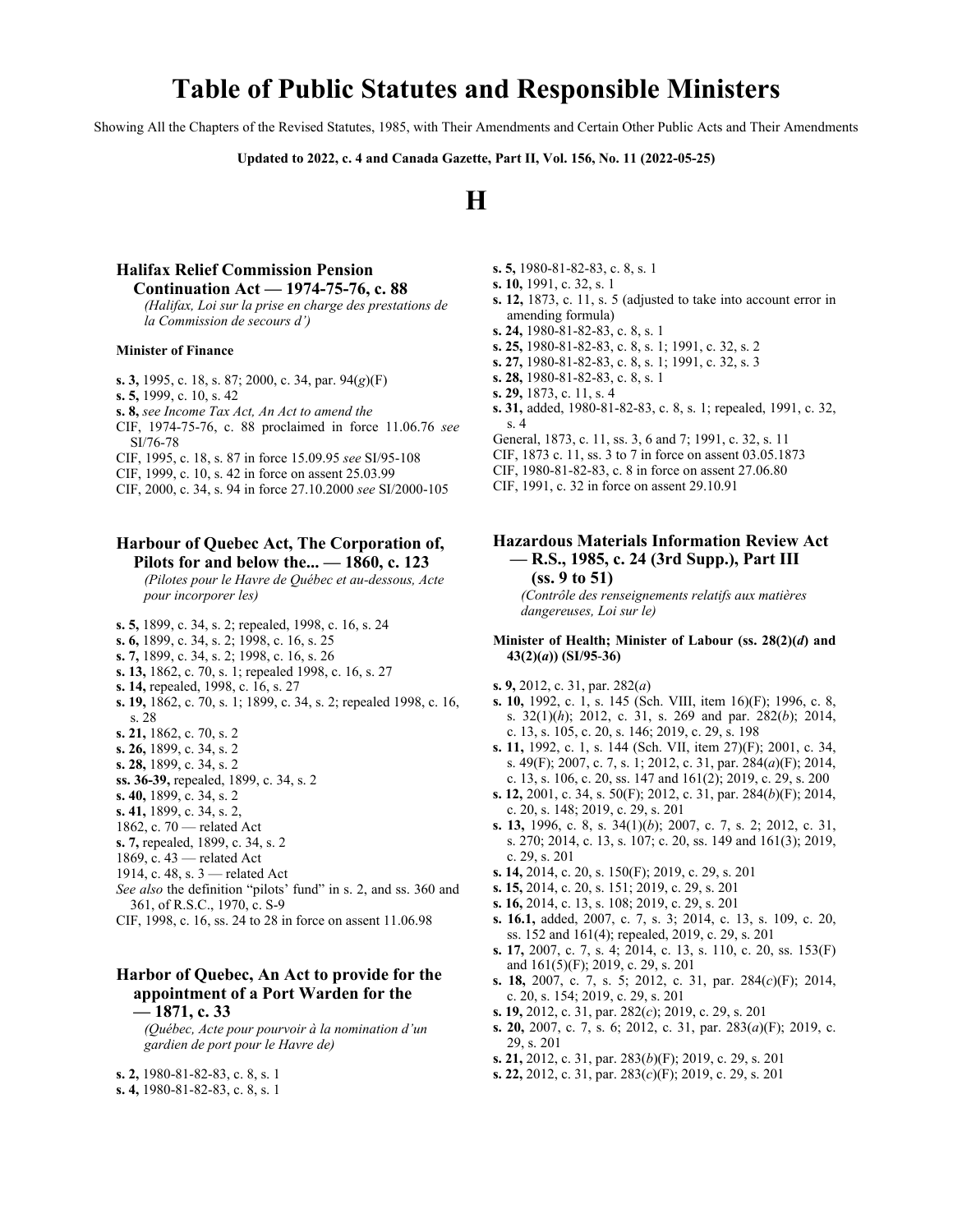**Hazardous Materials Information Review Act — R.S., 1985, c. 24 (3rd Supp.), Part III (ss. 9 to 51) — Continued**

- **s. 23,** 2001, c. 34, s. 51(F); 2007, c. 7, s. 7; 2012, c. 31, s. 271; 2019, c. 29, s. 201
- **s. 24,** 2012, c. 31, s. 272; 2014, c. 20, s. 155(F); 2019, c. 29, s. 201
- **s. 25,** 2019, c. 29, s. 201
- **s. 26,** 2014, c. 20, s. 156(F); 2019, c. 29, s. 201
- **s. 27,** 2012, c. 31, par. 283(*d*)(F); 2014, c. 20, s. 157; 2019, c. 29, s. 201
- **s. 28,** 1993, c. 28, s. 78 (Sch. III, item 66); 2002, c. 7, s. 177(E); 2012, c. 31, s. 274; 2019, c. 29, s. 201
- **ss. 29 to 34,** repealed, 2012, c. 31, s. 275, added, 2019, c. 29, s. 201
- **s. 35 to 38,** repealed, 2012, c. 31, s. 275
- **s. 39,** 2003, c. 22, s. 171(E) and par. 225(*z*.2)(E); repealed, 2012, c. 31, s. 275
- **ss. 40 to 42,** repealed, 2012, c. 31, s. 275
- **s. 43,** 2012, c. 31, ss. 276, par. 282(*d*) and 283(*e*)(F); 2014, c. 13, s. 111; repealed, 2019, c. 29, s. 201
- **s. 45,** 2012, c. 31, s. 277; repealed 2019, c. 29, s. 201
- **s. 46,** 1992, c. 1, s. 145 (Sch. VIII, item 16)(F); 1996, c. 8, s. 24, c. 11, s. 60; 2000, c. 20, s. 26; 2005, c. 34, par. 79(*d*); 2012, c. 31, s. 278; 2013, c. 40, s. 201 and par. 237(1)(*h*); 2014, c. 13, s. 112, c. 20, s. 158(F); 2017, c. 20, s. 395; repealed, 2019, c. 29, s. 201
- **s. 47,** 2012, c. 31, s. 279; repealed, 2019, c. 29, s. 201
- **s. 48,** 2007, c. 7, s. 8; 2012, c. 31, s. 280 and par. 282(*e*); 2019, c. 29, s. 202
- **s. 48.1,** added, 2019, c. 29, s. 203
- **s. 49,** 2012, c. 31, par. 282(*f*); 2019, c. 29, s. 204
- **s. 50,** 2012, c. 31, s. 281; repealed, 2019, c. 29, s. 205
- **s. 51,** repealed, 2012, c. 31, s. 281
- **s. 54,** 1992, c. 1, s. 145 (Sch. VIII, item 18)(F)
- Coordinating amendment, 2014, c. 20, s. 161
- Coordinating amendment, 2018, c. 27, s. 624
- Coordinating amendment, 2019, c. 29, s. 211
- General, R.S., c. 24 (3rd Supp.), s. 57
- General, 1996, c. 8, ss. 32(2) and 34(2)
- General, 2012, c. 31, ss. 273 and 285 (Transfer of employees and positions)
- General, 2019, c. 29, s. 199 (heading before section 11)
- Transitional, R.S., c. 24 (3rd Supp.), ss. 54 and 55 (*Note:* s. 54(5) amended by 1992, c. 1, s. 145 (Sch. VIII, item 18) (F))
- Transitional, 2012, c. 31, ss. 286 to 289
- Transitional, 2014, c. 20, s. 159
- Transitionals, 2019, c. 29, ss. 206 to 210
- CIF, R.S., c. 24 (3rd Supp.), Part III (ss. 9 to 51) proclaimed in force 01.10.87 *see* SI/87‑220; ss. 54 and 55 in force 31.10.88 *see* s. 58
- CIF, 1992, c. 1, s. 144 (Sch. VII, item 27)(F) and s. 145 (Sch. VIII, items 16 and 18)(F) in force on assent 28.02.92
- CIF, 1993, c. 28, s. 78 (Sch. III, item 66) in force 01.04.99 *see* s. 79
- CIF, 1996, c. 8, ss. 24, 32 and 34 in force 12.07.96 *see* SI/96-69
- CIF, 1996, c. 11, s. 60 in force 12.07.96 *see* SI/96‑70
- CIF, 2000, c. 20, s. 26 in force 30.09.2000 *see* SI/2000-67
- CIF' 2001, c. 34, ss. 49 to 51 in force on assent 18.12.2001
- CIF, 2002, c. 7, s. 177 in force 01.04.2003 *see* SI/2003-48
- CIF, 2003, c. 22, ss. 171 and 225 in force 01.04.2005 *see* SI/2005-24
- CIF, 2005, c. 34, s. 79 in force 05.10.2005 *see* SI/2005-99
- CIF, 2007, c. 7, ss. 1 to 8 in force 01.10.2008 *see* SI/2008-97
- CIF, 2012, c. 31, s. 285 in force on assent 14.12.2012; ss. 269 to 284 and 286 to 289 in force 01.04.2013 *see* SI/2013-39
- CIF, 2013, c. 40, par. 237(1)(*h*) in force on assent 12.12.2013; s. 201 in force 31.10.2014 *see* SI/2014-52
- CIF, 2014, c. 13 (assent: 19.06.2014), ss. 105 to 112 in force 31.12.2014 *see* SI/2014-103.
- CIF, 2014, c. 20, s. 161 in force on assent 19.06.2014; ss. 146 to 159 in force 11.02.2015 *see* SI/2015-5.
- CIF, 2017, c. 20 (assent: 22.06.2017), s. 395 in force 29.07.2019 *see* SI/2019-76
- CIF, 2018, c. 27, s. 624 comes into force on the first day on which both s. 441 of this Act and s. 377 of the Budget Implementation Act, 2017, No. 1 (2017, c. 20) are in force see s. 625 – Not in force
- CIF, 2019, c. 29 (assent: 21.06.2019), ss. 198 to 205 in force 18.03.2020 *see* SI/2020-20

#### **Hazardous Products Act — R.S., 1985, c. H-3**

*(Produits dangereux, Loi sur les)*

#### **Minister of Health**

- **Long title,** 2014, c. 20, s. 110
- **s. 2,** R.S., c. 24 (3rd Supp.), s. 1; 1992, c. 1, s. 145 (Sch. VIII, item 17)(F); 1996, c. 8, s. 25; 2010, c. 21, s. 72; 2014, c. 20, s. 111
- **s. 3,** R.S., c. 24 (3rd Supp.), s. 1; R.S., c. 15 (4th Supp.), s. 9(2); 1997, c. 9, s. 104, c. 13, s. 61; 2002, c. 28, s. 85; 2004, c. 9, s. 1; repealed, 2010, c. 21, s. 73
- **s. 4,** R.S., c. 24 (3rd Supp.), s. 1; repealed, 2010, c. 21, s. 73
- **s. 5,** R.S., c. 24 (3rd Supp.), s. 1; 2004, c. 9, s. 2; repealed, 2010, c. 21, s. 73
- **s. 5.1,** added, 2004, c. 15, s. 67; repealed, 2010, c. 21, s. 73
- **s. 6,** R.S., c. 24 (3rd Supp.), s. 1; 1996, c. 8, s. 26; repealed, 2010, c. 21, s. 73
- **s. 7,** R.S., c. 24 (3rd Supp.), s. 1; repealed, 2010, c. 21, s. 73
- **s. 8,** R.S., c. 24 (3rd Supp.), s. 1; repealed, 2010, c. 21, s. 73
- **s. 9,** R.S., c. 24 (3rd Supp.), s. 1; repealed, 2010, c. 21, s. 73
- **s. 10,** R.S., c. 24 (3rd Supp.), s. 1; repealed, 2010, c. 21, s. 73
- **s. 11,** R.S., c. 24 (3rd Supp.), s. 1; 1999, c. 31, s. 127(E)
- **s. 12,** R.S., c. 24 (3rd Supp.), s. 1; 1997, c. 9, s. 105, c. 13, s. 62; 2002, c. 28, s. 86; 2010, c. 21, s. 74; 2014, c. 20, s. 113
- **s. 13,** R.S., c. 24 (3rd Supp.), s. 1; 1999, c. 31, s. 128(F); 2014, c. 20, s. 114
- **s. 14,** R.S., c. 24 (3rd Supp.), s. 1; 2014, c. 20, s. 114
- **s. 14.1,** added, 2014, c. 20, s. 114
- **s. 14.2,** added, 2014, c. 20, s. 114
- **s. 14.3,** added, 2014, c. 20, s. 114
- **s. 15,** R.S., c. 24 (3rd Supp.), s. 1; 1999, c. 31, s. 129; 2014, c. 20, s. 115; 2016, c. 9, s. 13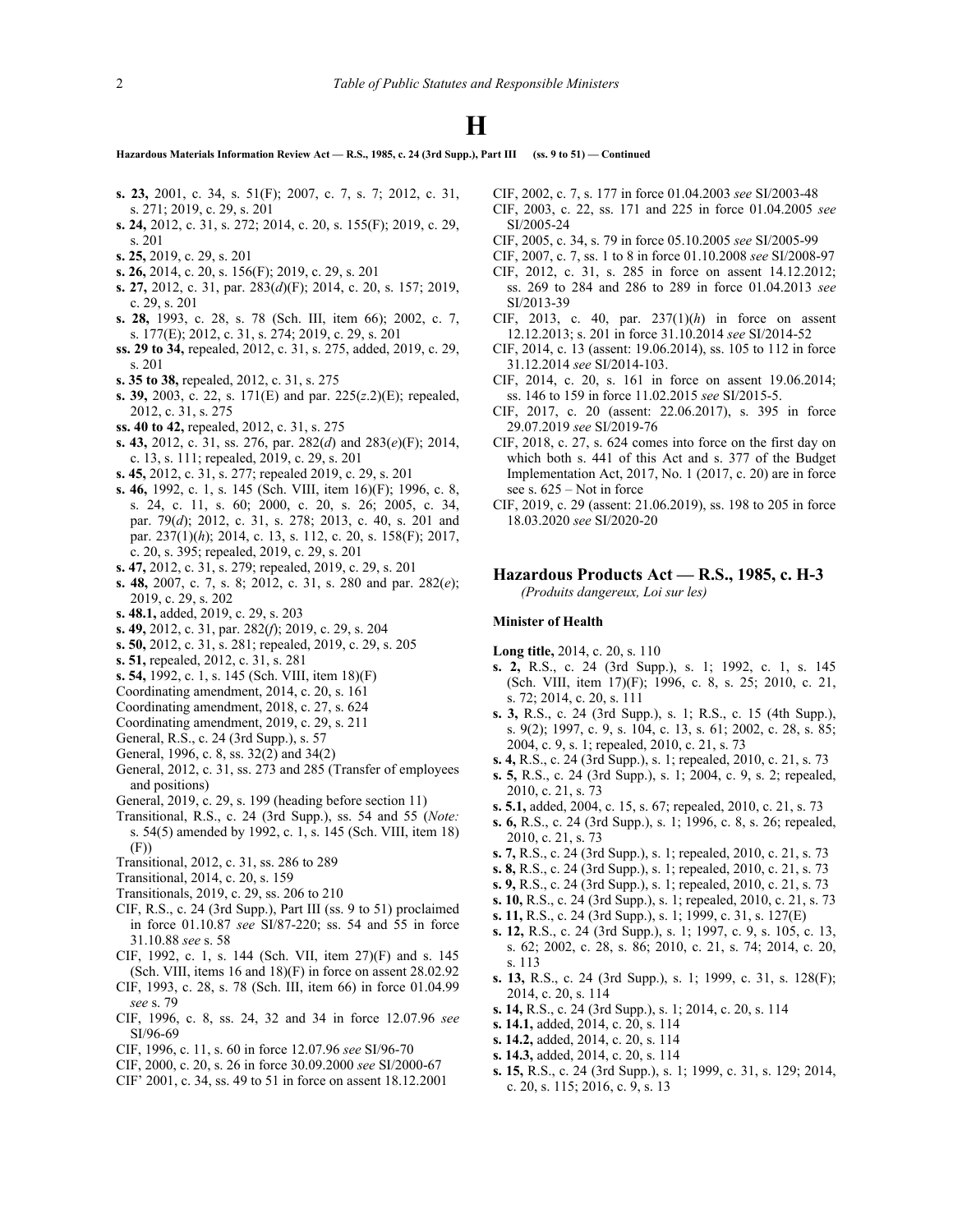**Hazardous Products Act — R.S., 1985, c. H-3 — Continued**

- **s. 16,** R.S., c. 24 (3rd Supp.), s. 1; repealed, 2014, c. 20, s. 116
- **s. 16.1,** added, 2004, c. 15, s. 68; 2014, c. 20, s. 117
- **s. 17,** R.S., c. 27 (1st Supp.), s. 203; R.S., c. 24 (3rd Supp.), s. 1; repealed, 2014, c. 20, s. 118
- **s. 18,** R.S., c. 24 (3rd Supp.), s. 1; 2014, c. 20, s. 119
- **s. 19,** R.S., c. 24 (3rd Supp.), s. 1; 2014, c. 20, s. 120
- **s. 20,** R.S., c. 24 (3rd Supp.), s. 1; 2014, c. 20, s. 121
- **s. 21,** R.S., c. 24 (3rd Supp.), s. 1; 2014, c. 20, s. 122; 2016, c. 9, s. 14
- **s. 22,** R.S., c. 24 (3rd Supp.), s. 1; 2014, c. 20, s. 123
- **s. 22.1,** added, 2014, c. 20, s. 123
- **s. 22.2,** added, 2014, c. 20, s. 123
- **s. 22.3,** added, 2014, c. 20, s. 123
- **s. 22.4,** added, 2014, c. 20, s. 123
- **s. 23,** R.S., c. 27 (1st Supp.), s. 203; R.S., c. 24 (3rd Supp.), s. 1; 2014, c. 20, s. 123
- **s. 24,** added, R.S., c. 24 (3rd Supp.), s. 1; 2014, c. 20, s. 123 **s. 24.1,** added, 2014, c. 20, s. 123
- 
- **s. 25,** added, R.S., c. 24 (3rd Supp.), s. 1; 2014, c. 20, s. 123
- **s. 26,** added, R.S., c. 24 (3rd Supp.), s. 1; 2014, c. 20, s. 123 **s. 26.01,** added, 2016, c. 9, s. 15
- 
- **s. 26.1,** added, 2014, c. 20, s. 123
- **s. 26.2,** added, 2014, c. 20, s. 123
- **s. 26.3,** added, 2014, c. 20, s. 123
- **s. 27,** added, R.S., c. 24 (3rd Supp.), s. 1; 2014, c. 20, s. 124; 2016, c. 9, s. 16
- **s. 27.1,** added, 2004, c. 15, s. 69
- **s. 28,** added, R.S., c. 24 (3rd Supp.), s. 1; 2014, c. 20, s. 125
- **s. 28.1,** added, 2014, c. 20, s. 125
- **s. 29,** added, R.S., c. 24 (3rd Supp.), s. 1
- **s. 30,** added, R.S., c. 24 (3rd Supp.), s. 1; 2014, c. 20, s. 126
- **s. 30.1,** added, 2014, c. 20, s. 126
- **s. 31,** R.S., c. 24 (3rd Supp.), s. 1; 2014, c. 20, s. 127
- **Sch. I,** SOR/85‑378, SOR/85‑587; SOR/86‑164(F), SOR/86‑943; (formerly Sch.), re-designated by R.S., c. 24 (3rd Supp.), s. 2; SOR/87‑441, SOR/87‑442, SOR/87‑444; R.S., c. 15 (4th Supp.), s. 9; SOR/88‑113, SOR/88‑150, SOR/88‑261, SOR/88‑557, SOR/88‑558; 1989, c. 7, s. 2, SOR/89‑256, SOR/89‑324, SOR/89‑441, SOR/89‑442, SOR/89‑447; SOR/90‑38, SOR/90‑219, SOR/90‑246; SOR/93-235; 1997, c. 13, s. 63, SOR/98-175; SOR/99-472; SOR/2001-270; SOR/2003-332; SOR/2004-46 *see also Erratum, Canada Gazette Part II*, Vol. 138, No. 11, p. 969(F), 2004, c. 9, s. 3; SOR/2005-110; SOR/2007-205, SOR/2007-259; repealed, 2010, c. 21, s. 75, SOR/2010‑297
- **Sch. I,** repealed, 2010, c. 21, s. 75; added, 2014, c. 20, s. 128 **Part I:**
- **item 2,** SOR/2010-225, s. 1
- **item 9,** SOR/2010-225, s. 2
- **item 12,** SOR/2008-190
- **item 16,** added, SOR/2010-53
- **item 17,** repealed, SOR/2009-109, s. 1
- **item 18,** SOR/2010-225, s. 3
- **item 19,** added, SOR/2005-343
- **item 33,** repealed, SOR/2009-192, s. 1
- **item 42,** added, SOR/2008-89

**Part II:**

- **item 3,** added, SOR/2009-109, s. 2
- **item 4,** added, SOR/2009-111, s. 1
- **item 5,** added, SOR/2010-272, s. 1
- **item 12,** added, SOR/2005-133
- **item 20.1,** SOR/2009-180
- **item 25,** SOR/2010-262, s. 1
- **item 34,** SOR/2008-230
- **item 38,** added, SOR/2010-297, s. 1
- **item 43,** repealed, SOR/2005-343
- **item 47,** added, SOR/2009-192, s. 2
- **Sch. II,** added, R.S., c. 24 (3rd Supp.), s. 2(2); 2014, c. 20, s. 128
- General, R.S., c. 24 (3rd Supp.), s. 57
- General, 1996, c. 8, s. 32(2)
- General, 2014, c. 20, s. 112
- Terminology, 2018, c. 9, s. 77(1)
- Transitional, R.S., c. 24 (3rd Supp.), s. 56
- Transitional, 2014, c. 20, ss. 129 to 138
- CIF, R.S., c. 27 (1st Supp.), s. 203 in force 04.12.85 *see* SI/85-211
- CIF, R.S., c. 24 (3rd Supp.), ss. 1, 2, 56 and 57 in force 31.10.88 *see* s. 58
- CIF, R.S., c. 15 (4th Supp.), s. 9 in force 29.12.89 *see* 1989, c. 7, s. 4
- CIF, 1992, c. 1, s. 145 (Sch. VIII, item 17)(F) in force on assent 28.02.92
- CIF, 1996, c. 8, ss. 25, 26 and 32 in force 12.07.96 *see* SI/96‑69
- CIF, 1997, c. 9, ss. 104 and 105 in force 31.05.2000 *see* SI/2000‑42
- CIF, 1997, c. 13, ss. 61 to 63 in force on assent 25.04.97
- CIF, 1999, c. 31, ss. 127 to 129 in force on assent 17.06.99
- CIF, 2002, c. 28, ss. 85 and 86 in force 28.06.2006 *see* SI/2006-93
- CIF, 2004, c. 9, ss. 1 to 3 in force 31.12.2004 *see* s. 4
- CIF, 2004, c. 15, ss. 67 to 69 in force 13.10.2004 *see* SI/2004-137
- CIF, 2010, c. 21 (assent: 15.12.2010), ss. 72 to 75 in force 20.06.2011 *see* SI/2011‑12
- CIF, 2014, c. 20 (assent: 19.06.2014), ss. 110 to 138 in force 11.02.2015 *see* SI/2015-5 *but*,
- [*Note*: the day, for the purposes of ss. 130, 133 and 135 of the *Economic Action Plan 2014, No. 1*, is fixed as 01.06.2017 *see* SOR/2015-13]; the application date was postponed to 01.06.2018 *see* SOR/2017-92
- [*Note*: the day, for the purposes of ss. 131, 132, 134, 136 and 137 of the *Economic Action Plan 2014, No. 1*, is fixed as 01.06.2018 *see* SOR/2015-14; the application date was postponed to 01.09.2018 *see* SOR/2017-93.
- CIF, 2016, c. 9, ss. 13 to 16 in force on assent 12.12.2016.
- CIF, 2018, c. 9, s. 77 in force on assent 23.05.2018.

**Health of Animals Act — 1990, c. 21** *(Santé des animaux, Loi sur la)*

**Minister of Agriculture and Agri-Food**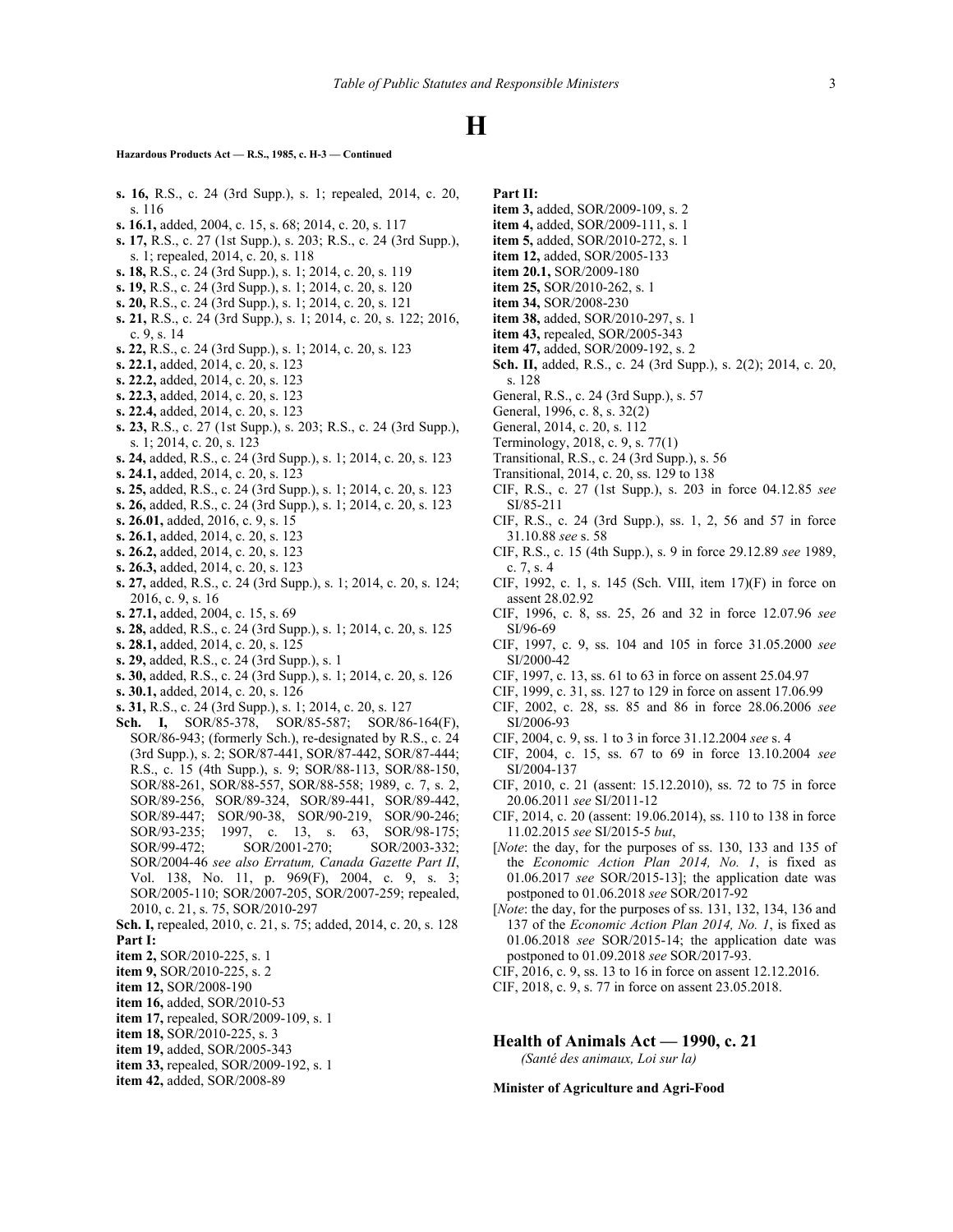#### **Health of Animals Act — 1990, c. 21 — Continued**

**s. 2,** 1994, c. 38, s. 25(1)(*t*); 1995, c. 40, s. 54; 1997, c. 6, s. 67; 2001, c. 4, par. 173(*a*)(F); 2012, c. 24, s. 93; 2015, c. 2, s. 84 **s. 6,** repealed, 2015, c. 2, s. 85 **s. 10,** 2015, c. 3, s. 100(F) **s. 11.1,** added, 2015, c. 2, s. 86 **s. 12,** 2015, c. 2, s. 87(F) **s. 16,** 2015, c. 2, s. 88(F) **s. 17,** 2015, c. 2, s. 89 **s. 18,** 2015, c. 2, s. 89 **s. 20,** 2001, c. 26, s. 304 **s. 25,** 2012, c. 19, s. 507; 2015, c. 3, s. 101(F) **s. 26,** 2012, c. 19, s. 508 **s. 27,** 2012, c. 19, s. 508 **s. 27.1,** added, 2012, c. 19, s. 508 **s. 27.2,** added, 2012, c. 19, s. 508 **s. 27.3,** added, 2012, c. 19, s. 508 **s. 27.4,** added, 2012, c. 19, s. 508 **s. 27.5,** added, 2012, c. 19, s. 508 **s. 27.6,** added, 2012, c. 19, s. 508 **s. 28,** 2012, c. 19, s. 508 **s. 31,** 2015, c. 3, s. 102(F) **s. 32,** 1997, c. 6, s. 68; 2005, c. 38, s. 117 **s. 33,** 2012, c. 19, s. 509 **s. 36,** 2015, c. 2, s. 90 **s. 37,** 2015, c. 3, s. 103(F) **s. 38,** 2015, c. 2, s. 91 **s. 40,** 1995, c. 40, s. 55 **s. 41,** 1995, c. 40, s. 56 **s. 43,** 2015, c. 3, s. 104(F) **s. 45,** 1995, c. 40, s. 57; 2015, c. 2, s. 92 **s. 46,** 1995, c. 40, s. 58 **s. 47,** 1995, c. 40, s. 59; 2015, c. 2, s. 93 **s. 48,** 2015, c. 3, s. 105(F) **s. 50,** 2015, c. 2, s. 94 **s. 50.1,** added, 2015, c. 2, s. 94 **s. 51,** 1997, c. 6, s. 69 **s. 52,** 1997, c. 6, s. 70 **s. 53,** 1997, c. 6, s. 70; 2012, c. 19, s. 510 **s. 54,** 1995, c. 40, s. 60 **s. 55,** 1997, c. 6, s. 71; 2015, c. 3, s. 106(E) **s. 59,** 2001, c. 4, par. 173(*a*)(F) **s. 61,** 2012, c. 19, s. 511; 2015, c. 3, s. 107(F) **s. 63,** 1993, c. 34, s. 75 **s. 64,** 1993, c. 34, s. 76; 2012, c. 19, s. 512, c. 24, s. 94; 2015, c. 2, s. 95 **s. 64.1,** added, 2015, c. 2, s. 96 **s. 64.2,** added, 2015, c. 2, s. 96 **s. 64.3,** added, 2015, c. 2, s. 96 **s. 65,** 1995, c. 40, s. 61; 2012, c. 19, s. 513(F) **s. 66,** 1995, c. 40, s. 62; 2012, c. 19, s. 514 **s. 68,** 2015, c. 2, s. 97 **s. 69,** repealed, 1992, c. 47, s. 84 (Sch., item 7) **s. 71,** 2015, c. 2, s. 98 **s. 72,** 2015, c. 2, s. 98 **s. 74,** 1995, c. 40, s. 63 **s. 75,** 1993, c. 34, s. 77(F) Coordinating amendment, 2012, c. 24, s. 110

General, 1994, c. 38, s. 25(2) General, 2012, c. 19, s. 506

- Transitional, 1990, c. 21, s. 75; 1993, c. 34, s. 77(F)
- CIF, 1990, c. 21 in force 01.01.91 *see* SI/91‑2
- CIF, 1992, c. 47, s. 84 (Sch., item 7) shall come into force throughout Canada or in any province on a day or days to be fixed by order of the Governor in Council made throughout Canada or in respect of that province *see* s. 86(2) and *also* 1996, c. 7, s. 42 – Not in force.
- CIF, 1993, c. 34, ss. 75 to 77(F) in force on assent 23.06.93
- CIF, 1994, c. 38, s. 25 in force 12.01.95 *see* SI/95‑9
- CIF, 1995, c. 40, ss. 54 to 63 in force 30.07.97 *see* SI/97‑89
- CIF, 1997, c. 6, s. 67 to 71 in force 01.04.97 *see* SI/97‑37
- CIF, 2001, c. 4, s. 173 in force 01.06.2001 *see* SI/2001‑71
- CIF, 2001, c. 26, s. 304 in force 01.07.2007 *see* SI/2007-65
- CIF, 2005, c. 38, s. 117 in force 12.12.2005 *see* SI/2005-119
- CIF, 2012, c. 19 (assent: 29.06.2012), ss. 506 to 514 in force 01.01.2013 *see* s. 515 (*but* s. 512(2) repealed before coming into force *see* 2012, c. 24, s. 110(3))
- CIF, 2012, c. 24, ss. 94 and 110 in force on assent 22.11.2012; s. 93 in force 15.01.2019 *see* SI/2018-39
- CIF, 2015, c. 2 (assent: 25.02.2015), ss. 84 to 98 in force 27.02.2015 *see* SI/2015-17.
- CIF, 2015, c. 3, ss. 100 to 107 in force on assent 26.02.2015.

#### **Helping Families in Need Act — 2012, c. 27** *see* **Canada Labour Code and Employment Insurance Act**

*(Familles dans le besoin, Loi visant à aider les)*

#### **Heritage Lighthouse Protection Act — 2008, c. 16**

*(Protection des phares patrimoniaux, Loi sur la)*

CIF, 2008, c. 16 (assent: 29.05.2008), ss. 1 to 16 in force 29.05.2010 *see* s. 19

#### **Heritage Railway Stations Protection Act — R.S., 1985, c. 52 (4th Supp.)**

*(Protection des gares ferroviaires patrimoniales, Loi sur la)*

#### **Minister of the Environment (2005, c. 2, s. 10))**

- **s. 2,** 1996, c. 10, s. 231; 2005, c. 2, s. 10
- **s. 3,** 1995, c. 24, s. 18 (Sch. I, item 3); 1996, c. 10, s. 232
- **s. 4,** 1992, c. 1, s. 144 (Sch. VII, item 28)(F)
- **s. 7,** 1992, c. 1, s. 144 (Sch. VII, item 29)(F)
- CIF, R.S., c. 52 (4th Supp.) in force 15.08.90 *see* SI/90‑100
- CIF, 1992, c. 1, s. 144 (Sch. VII, items 28 and 29) in force on assent 28.02.92
- CIF, 1995, c. 24, s. 18 (Sch. I, item 3) in force 28.11.95 *see* SI/95‑123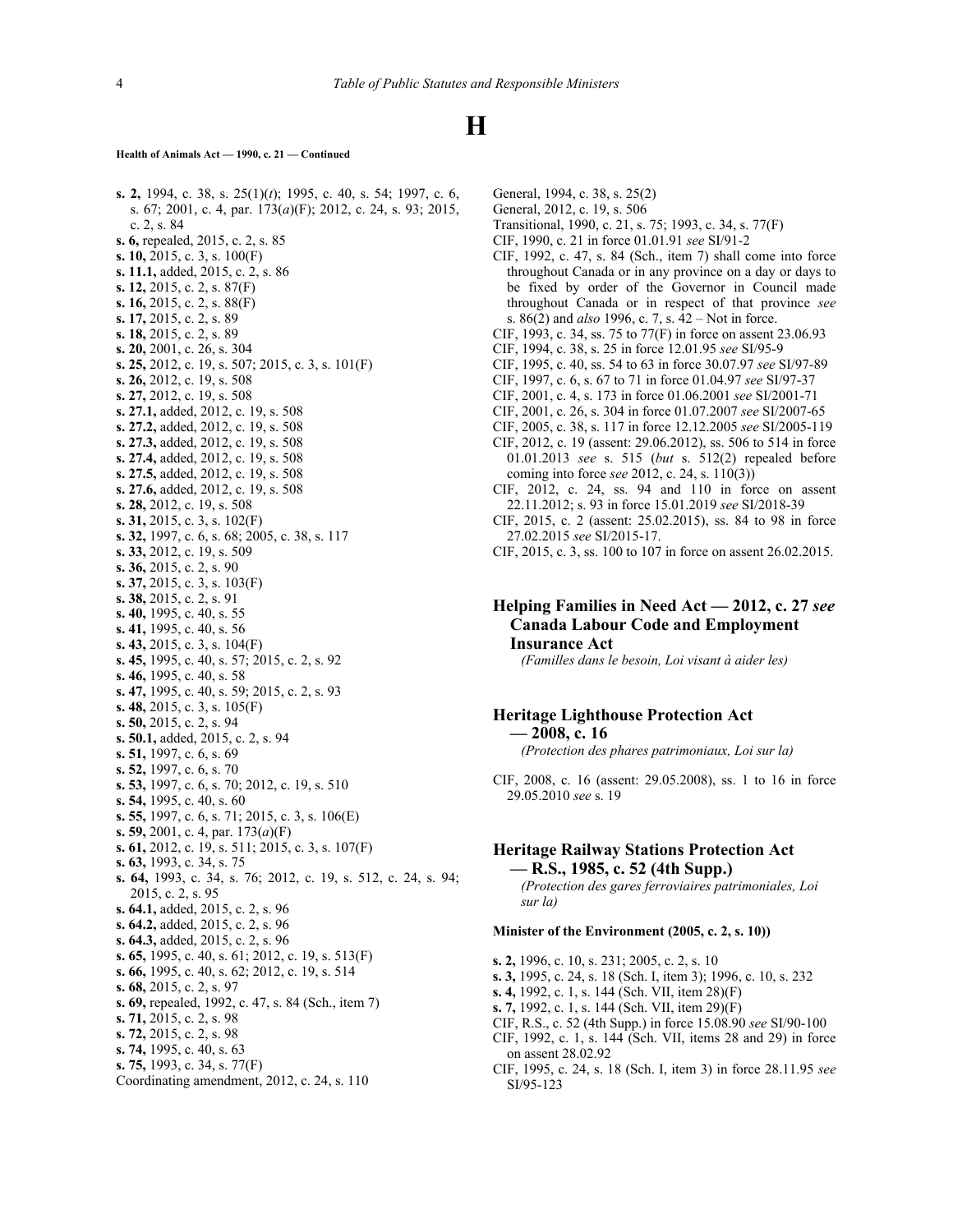**Heritage Railway Stations Protection Act — R.S., 1985, c. 52 (4th Supp.) — Continued**

CIF, 1996, c. 10, ss. 231 and 232 in force 01.07.96 *see* SI/96‑53 CIF, 2005, c. 2, s. 10 in force on assent 24.02.2005

#### **Hibernia Development Project Act**

**— 1990, c. 41**

*(Exploitation du champ Hibernia, Loi sur l')*

#### **Minister of Natural Resources**

- **s. 2,** 1994, c. 41, s. 37(1)(*m*); 2002, c. 7, s. 178; 2014, c. 2, s. 41, c. 13, s. 113
- **s. 3,** 1999, c. 31, s. 130; 2014, c. 13, subpar. 115(*e*)(i); 2017, c. 20, s. 105; 2019, c. 28, s. 159
- **s. 6,** 2014, c. 13, subpar. 115(*e*)(ii)
- **s. 11.1,** added, 1990, c. 41, s. 22 by virtue of assent of 1990, c. 44 (assented to 17.12.90)
- General, 1994, c. 41, s. 37(2)
- General, 2014, c. 13, s. 115 (terminology)
- Transitional, 1990, c. 41, s. 22
- CIF, 1990, c. 41 in force 09.11.90 *see* SI/90‑169
- CIF, 1994, c. 41, s. 37 in force 12.01.95 *see* SI/95‑10
- CIF, 1999, c. 31, s. 130 in force on assent 17.06.99
- CIF, 2002, c. 7, s. 178 in force 01.04.2003 *see* SI/2003-48
- CIF, 2014, c. 2 (assent: 25.03.2014), s. 41 in force 01.04.2014 *see* SI/2014-34.
- CIF, 2014, c. 13 (assent: 19.06.2014), s. 113 and par. 115(*e*) in force 31.12.2014 *see* SI/2014-103.
- CIF, 2017, c. 20, s. 105 in force on assent 22.06.2017
- CIF, 2019, c. 28 (assent: 21.06.2019), s. 159 in force 28.08.2019 *see* SI/2019-86

#### **High Risk Child Sex Offender Database Act — 2015, c. 23, s. 29**

*(Banque de données concernant les délinquants sexuels à risque élevé (infractions sexuelles visant les enfants), Loi sur la)*

#### **Minister of Public Safety and Emergency Preparedness**

CIF, 2015, c. 23, s. 29 (assent : 18.06.2015), provisions of this Act come into force on a day or days to be fixed by order of the Governor in Council *see* s. 34 – Not in force.

#### **Highway 30 Completion Bridges Act**

**— 2005, c. 37**

*(Ponts nécessaires au parachèvement de l'autoroute 30, Loi sur les)*

#### **Minister of Transport**

**s. 5,** 2012, c. 31, s. 347; 2019, c. 28, s. 186(g) CIF, 2005, c. 37 in force on assent 03.11.2005

- CIF, 2012, c. 31 (assent: 14.12.2012), s. 347 in force 01.04.2014 *see* SI/2014-33.
- CIF, 2019, c. 28 (assent: 21.06.2019), s. 186 in force 28.08.2019 *see* SI/2019-86

### **Historic Sites and Monuments Act — R.S., 1985, c. H-4**

*(Lieux et monuments historiques, Loi sur les)*

#### **Minister of the Environment (2005, c. 2, s. 11))**

- **s. 2,** 1995, c. 11, s. 23; 2005, c. 2, s. 11
- **s. 4,** R.S., c. 1 (3rd Supp.), s. 12 (Sch., item 2); 1990, c. 3, s. 32 (Sch., item 3); 1993, c. 28, s. 78 (Sch. III, item 67; 1995, c. 11, s. 24; 2002, c. 7, s. 179; 2004, c. 11, s. 31; 2005, c. 2, s. 12; 2010, c. 12, s. 1740; 2013, c. 38, s. 14
- **s. 5,** 2010, c. 12, s. 1741
- **s. 6,** 1995, c. 11, s. 25(E); 1998, c. 31, s. 51
- CIF, R.S., c. 1 (3rd Supp.) proclaimed in force 11.06.87 *see* SI/87‑126
- CIF, 1990, c. 3 in force 01.07.90 *see* SI/90‑86
- CIF, 1993, c. 28, s. 78 (Sch. III, item 67) in force 01.04.99 *see* s. 79
- CIF, 1995, c. 11, ss. 23 to 25(E) in force 12.07.96 *see* SI/96‑68
- CIF, 1998, c. 31, s. 51 in force 01.04.99 *see* SI/99‑4
- CIF, 2002, c. 7, s. 179 in force 01.04.2003 *see* SI/2003-48
- CIF, 2004, c. 11, s. 31 in force 21.05.2004 *see* SI/2004-58
- CIF, 2005, c. 2, ss. 11 and 12 in force on assent 24.02.2005
- CIF, 2010, c. 12 (assent: 12.07.2010), ss. 1740 and 1741 in force 16.03.2012 *see* SI/2012-14
- CIF, 2013, c. 38, s. 14 in force on assent 12.12.2013.

#### **Holidays Act — R.S., 1985, c. H-5**

*(Jours de fête légale, Loi instituant des)*

#### **Minister of Canadian Heritage** *see* **1995, c. 11, s. 46**

**s. 3,** 2018, c. 3, s. 1 CIF, 2018, c. 3, s. 1 in force on assent 01.03.2018

### **Holocaust Memorial Day Act — 2003, c. 24**

*(Jour commémoratif de l'Holocauste, Loi sur le)*

CIF, 2003, c. 24 in force on assent 07.11.2003

#### **Hudson Bay Mining and Smelting Co., Limited Act — 1947, c. 62** *(Hudson Bay Mining and Smelting Co., Limited, Loi*

*concernant l')*

**Minister of Labour (SI/95**‑**36)**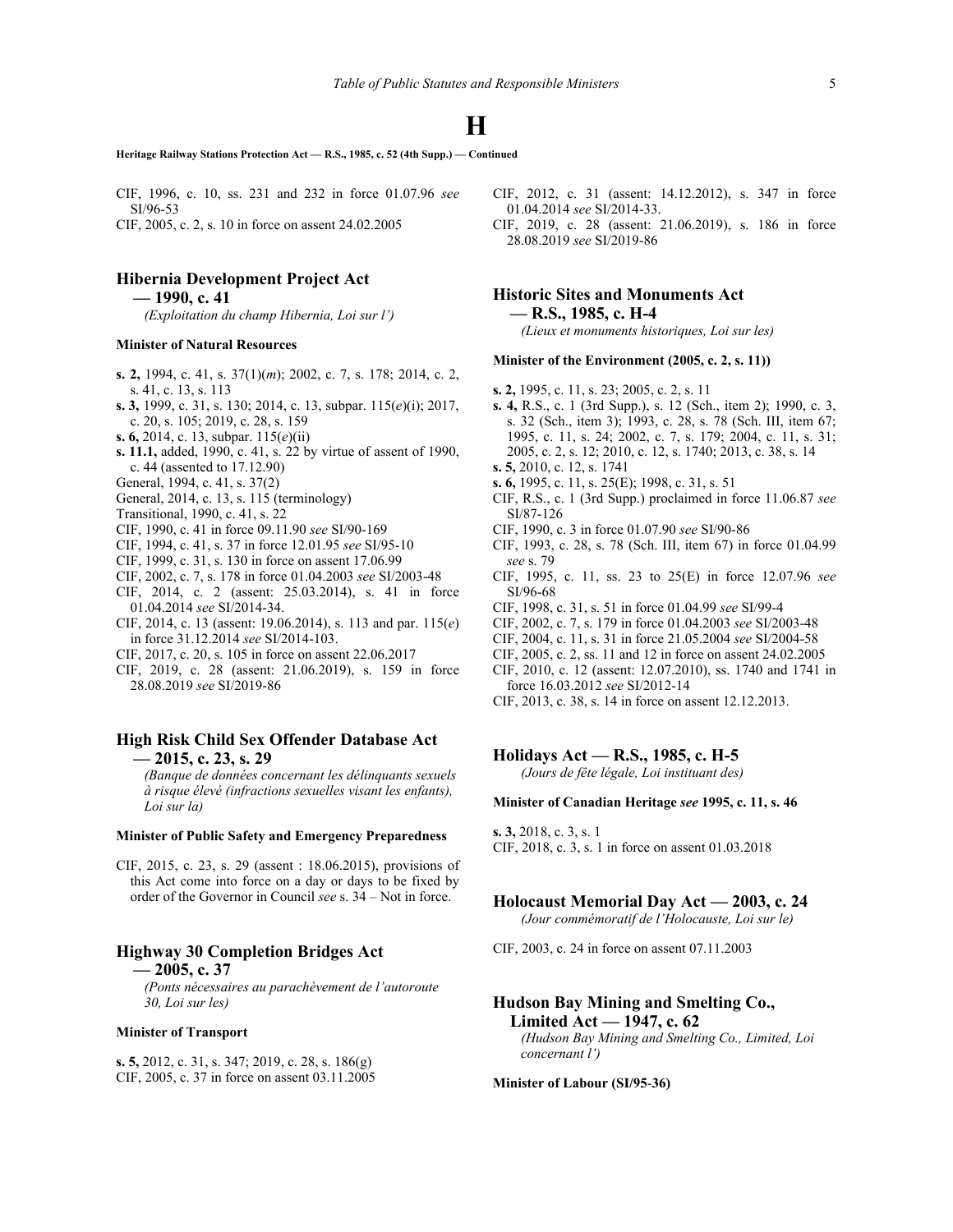**Hudson Bay Mining and Smelting Co., Limited Act — 1947, c. 62 — Continued**

**s. 2,** 1987, c. 52, s. 1 **s. 3,** 1987, c. 52, s. 1 **s. 4,** added, 1987, c. 52, s. 1 **s. 5,** added, 1987, c. 52, s. 1 **Sch.,** added, 1987, c. 52, s. 2; SOR/90‑370 CIF, 1987, c. 52 in force 17.10.88 *see* SI/88‑186

#### **Hudson's Bay Company Act — 1969-70, c. 71**

*(Compagnie de la Baie d'Hudson)*

#### **Human Pathogens and Toxins Act**

**— 2009, c. 24**

*(Agents pathogènes humains et les toxines, Loi sur les)*

#### **Minister of Health (s. 3)**

- **s. 4,** 2012, c. 19, s. 752
- **s. 66.1,** repealed, 2019, c. 29, s. 221
- **s. 66.2,** repealed, 2019, c. 29, s. 221
- Schedule 1
- Schedule 2, SOR/2017-282, ss. 1 to 11
- Schedule 3, SOR/2017-282, ss. 12 to 20
- Schedule 4, SOR/2017-282, ss. 21 to 26
- Transitional, 2009, c. 24, ss. 70 and 71
- CIF, 2009, c. 24, ss. 1 to 6, 8 to 10, 11(2) and (3), 12(2) to (4), 17, 37, 39 to 55, 57 to 71 and Schedules 1 to 5 in force on assent 23.06.2009; ss. 7, 11(1), 12(1), 13 to 16, 18 to 36, 38 and 56 in force 01.12.2015 *see* SI/2015-14.
- CIF, 2012, c. 19, s. 752 in force on assent 29.06.2012
- CIF, SOR/2017-282, ss. 1 to 26 in force 27.12.2017 (date of publication in *Canada Gazette, Part II*) *see* s. 27.
- CIF, 2019, c. 29 (assent: 21.06.2019), s. 221 in force on assent: 21.06.2019

#### **Human Rights Act, Canadian — R.S., 1985, c. H-6**

*(Droits de la personne, Loi canadienne sur les)*

#### **Minister of Justice (SI/77**‑**187)**

- **s. 2,** 1996, c. 14, s. 1; 1998, c. 9, s. 9; 2012, c. 1, s. 137(E); 2017, c. 3, ss. 9 and 11(2), c. 13, s. 1
- **s. 3,** 1996, c. 14, s. 2; 2012, c. 1, s. 138(E); 2017, c. 3, ss. 10 and 11(3), c. 13, s. 2
- **s. 3.1,** added, 1998, c. 9, s. 11
- **s. 4,** 1998, c. 9, s. 11; 2013, c. 37, s. 1
- **s. 9,** 1998, c. 9, s. 12; 2011, c. 24, s. 165
- **s. 10,** 1998, c. 9, s. 13(E)
- **s. 13,** 2001, c. 41, s. 88; repealed, 2013, c. 37, s. 2
- **s. 14.1,** added, 1998, c. 9, s. 14
- **s. 15,** R.S., c. 32 (2nd Supp.), s. 41 (Sch., item 3); 1998, c. 9, ss. 10 and 15; 2011, c. 24, s. 166; 2012, c. 16, s. 83
- **s. 16,** 1998, c. 9, s. 16
- **s. 20,** 1998, c. 9, s. 17
- **s. 21,** 1998, c. 9, s. 17
- **s. 22,** 1998, c. 9, s. 17
- **s. 23,** 1998, c. 9, s. 18
- **s. 25,** 1992, c. 22, s. 13; 1998, c. 9, s. 19; 2012, c. 1, s. 139
- **s. 26,** 2018, c. 27, s. 419; 2019, c. 10, s. 148
- **s. 27,** 1998, c. 9, s. 20
- **s. 28,** 1996, c. 11, s. 61; 2003, c. 22, par. 224(*z*.6)(E); 2005, c. 34, par. 79(*b*); 2013, c. 40, par. 237(1)(*d*)
- **s. 28.1,** added, 2019, c. 10, s. 149
- **s. 31,** 2019, c. 10, s. 150
- **s. 32.1,** added, 2018, c. 27, s. 420; added, 2019, c. 10, s. 151
- **s. 36,** 2018, c. 27, s. 421
- **s. 36.1,** added, 2018, c. 27, s. 422
- **s. 37,** 1993, c. 28, s. 78 (Sch. III, item 68); 1998, c. 9, s. 21; 2002, c. 7, s. 126
- **s. 38,** 2003, c. 22, s. 137(E)
- **s. 38.1,** added, 2018, c. 27, s. 423; added, 2019, c. 10, s. 152
- **s. 38.2,** added, 2018, c. 27, s. 423; added, 2019, c. 10, s. 152
- **s. 39,** 1998, c. 9, s. 22
- **s. 40,** R.S., c. 31 (1st Supp.), s. 62; 1995, c. 44, s. 47; 1998, c. 9, s. 23; 2013, c. 37, s. 3; 2018, c. 27, s. 424
- **s. 40.01,** added, 2019, c. 10, s. 153
- **s. 40.1,** added, 1995, c. 44, s. 48; 2013, c. 40, s. 340
- **s. 40.2,** added, 2009, c. 2, s. 399
- **s. 40.2,** added, 2018, c. 27, s. 425
- **s. 41,** 1994, c. 26, s. 34(F); 1995, c. 44, s. 49
- **s. 43,** R.S., c. 31 (1st Supp.), s. 63
- **s. 44,** R.S., c. 31 (1st Supp.), s. 64; 1998, c. 9, s. 24
- **s. 45,** 1998, c. 9, s. 25; 2019, c. 13, s. 33
- **s. 46,** 2019, c. 13, s. 34
- **s. 48,** 1998, c. 9, s. 26
- **s. 48.1,** added, R.S., c. 31 (1st Supp.), s. 65; 1998, c. 9, s. 27; 2018, c. 27, s. 426
- **s. 48.2,** added, R.S., c. 31 (1st Supp.), s. 65; 1998, c. 9, s. 27
- **s. 48.3,** added, R.S., c. 31 (1st Supp.), s. 65; 1998, c. 9, s. 27
- **s. 48.4,** added, R.S., c. 31 (1st Supp.), s. 65; 1998, c. 9, s. 27; 2014, c. 20, s. 414
- **s. 48.5,** added, R.S., c. 31 (1st Supp.), s. 65; 1998, c. 9, s. 27
- **s. 48.6,** added, 1998, c. 9, s. 27; 2003, c. 22, par. 224(*z*.6)(E)
- **s. 48.7,** added, 1998, c. 9, s. 27
- **s. 48.8,** added, 1998, c. 9, s. 27; repealed, 2014, c. 20, s. 415
- **s. 48.9,** added, 1998, c. 9, s. 27
- **s. 49,** R.S., c. 31 (1st Supp.), s. 66; 1998, c. 9, s. 27
- **s. 50,** 1998, c. 9, s. 27
- **s. 51,** 1998, c. 9, s. 27
- **s. 52,** 1998, c. 9, s. 27
- **s. 53,** 1998, c. 9, s. 27
- **s. 54,** 1998, c. 9, s. 28; 2013, c. 37, s. 4
- **s. 54.1,** added, 1995, c. 44, s. 50
- **s. 55,** repealed, 1998, c. 9, s. 29
- **s. 56,** R.S., c. 31 (1st Supp.), s. 67; repealed, 1998, c. 9, s. 29
- **s. 57,** 1998, c. 9, s. 29; 2013, c. 37, s. 5
- **s. 58**, 1998, c. 9, s. 30; 2001, c. 41, s. 45
- **s. 60,** 1998, c. 9, s. 31
- **s. 61,** 1998, c. 9, s. 32
- **s. 61.1,** added, 1998, c. 9, s.32
- **s. 63,** 1993, c. 28, s. 78 (Sch. III, item 69); 2002, c. 7, s. 127